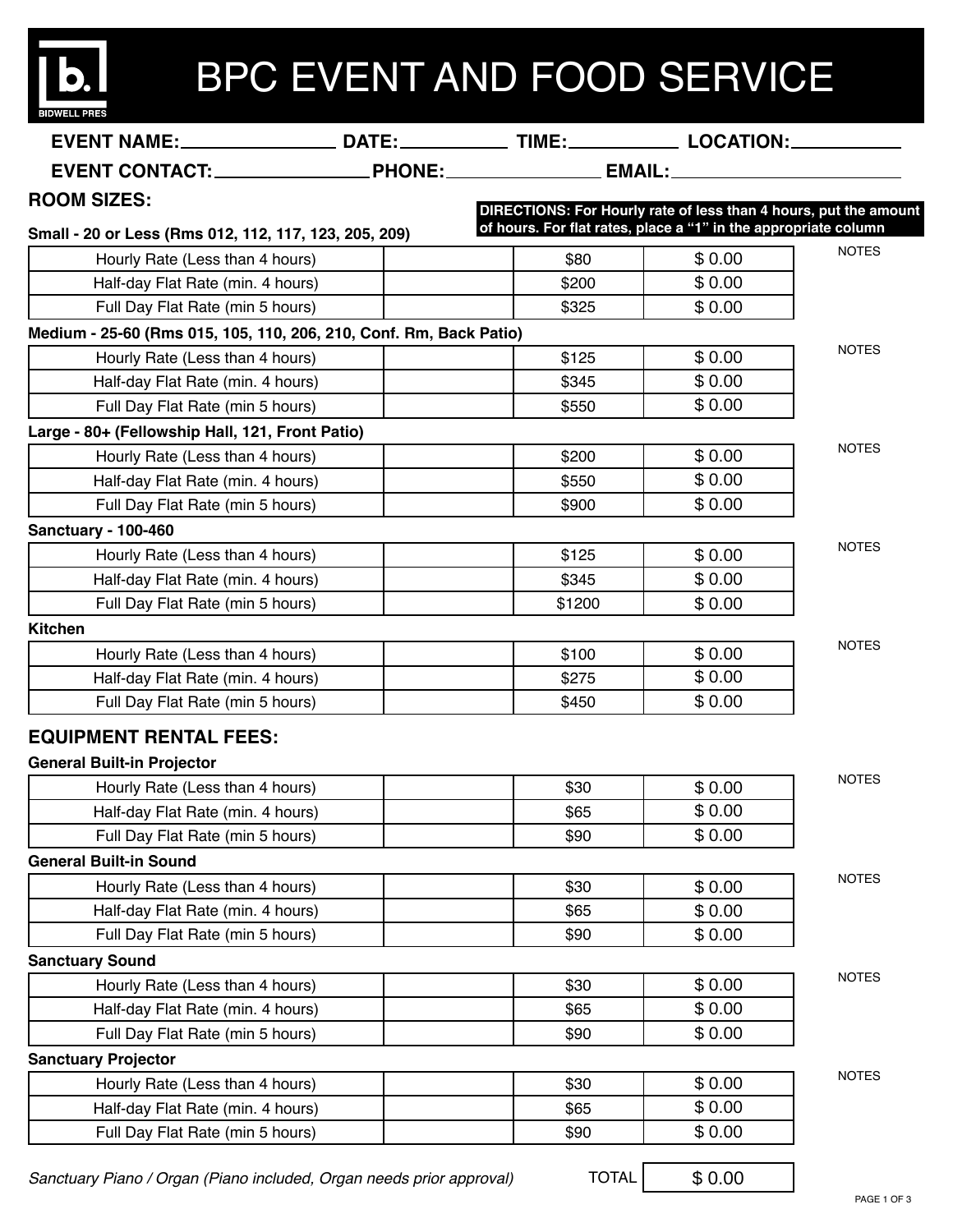| EVENT NAME:_______________________DATE:________________TIME:_________________LOCATION:_____________ | <b>BPC FOOD SERVICE ORDER FORM</b>                               |                                                 |                                    |               |                |         |              |                     |
|-----------------------------------------------------------------------------------------------------|------------------------------------------------------------------|-------------------------------------------------|------------------------------------|---------------|----------------|---------|--------------|---------------------|
| EVENT CONTACT:________________                                                                      |                                                                  |                                                 |                                    |               |                |         |              |                     |
|                                                                                                     | <b>MENU IS FINAL PRIOR TO 2 WEEKS</b>                            |                                                 |                                    |               |                |         |              |                     |
|                                                                                                     | <b>BEFORE YOUR EVENT!</b>                                        |                                                 |                                    |               |                |         |              |                     |
|                                                                                                     | CHECK BOXES AND ADD GUEST COUNT TO EACH ITEM                     |                                                 |                                    |               |                |         |              |                     |
| <b>BREAKFAST (BASE CHARGE PER PERSON INCLUDES COFFEE &amp; TEA SERVICE)</b>                         |                                                                  |                                                 |                                    |               |                |         |              |                     |
|                                                                                                     |                                                                  | Vegetarian Gluten-Free Extra Dietary Total Cost |                                    |               |                |         |              |                     |
| <b>ENTER NUMBER OF GUESTS</b>                                                                       | <b>DIETARY NEEDS</b><br>(Add \$3.00 per person per special menu) |                                                 | \$0.00                             |               |                |         |              |                     |
| <b>BASE CHARGE \$4.00</b>                                                                           | CHECK<br>BOX                                                     |                                                 | # OF<br>GUESTS                     | COST          | <b>TOTAL</b>   |         |              |                     |
| <b>Fresh Fruit</b>                                                                                  |                                                                  |                                                 |                                    | \$2.00        | \$0.00         |         |              |                     |
| Pancakes                                                                                            |                                                                  |                                                 |                                    | \$2.00        | \$0.00         |         |              |                     |
| Pastries or Bagels & Cream Cheese                                                                   |                                                                  |                                                 |                                    | \$2.00        | \$0.00         |         |              |                     |
| <b>Roasted Potatoes</b>                                                                             |                                                                  |                                                 |                                    | \$2.00        | \$0.00         |         |              |                     |
| Yogurt & Granola                                                                                    |                                                                  |                                                 |                                    | \$2.00        | \$0.00         |         |              |                     |
| Oatmeal (Stir-ins Provided)                                                                         |                                                                  |                                                 |                                    | \$2.00        | \$0.00         |         |              |                     |
| Hardboiled Egg                                                                                      |                                                                  |                                                 |                                    | \$1.00        | \$0.00         |         |              |                     |
| Items below are \$3.00/ea.                                                                          | <b>CHECK</b>                                                     |                                                 | # OF<br>GUESTS                     | COST          | <b>TOTAL</b>   |         |              |                     |
| Bacon                                                                                               | <b>BOX</b>                                                       |                                                 |                                    | \$3.00        | \$0.00         |         |              |                     |
| Sausage                                                                                             |                                                                  |                                                 |                                    | \$3.00        | \$0.00         |         |              |                     |
| Scrambled Eggs                                                                                      |                                                                  |                                                 |                                    | \$3.00        | \$0.00         |         |              |                     |
| Egg Strata                                                                                          |                                                                  |                                                 |                                    | \$3.00        | \$0.00         |         |              |                     |
| Egg Cups                                                                                            |                                                                  |                                                 |                                    | \$3.00        | \$0.00         |         |              |                     |
| <b>ENTER NUMBER OF GUESTS</b>                                                                       | <b>DIETARY NEEDS</b><br>(Add \$3.00 per person per special menu) |                                                 | # OF                               |               |                |         |              |                     |
| Light Meal, \$6.00/per guest, and choose from the following:                                        | <b>CHECK</b><br><b>BOX</b>                                       |                                                 | <b>GUESTS</b>                      | COST          | <b>TOTAL</b>   |         |              |                     |
| <b>Upgrade Dessert</b>                                                                              |                                                                  |                                                 |                                    | \$1.00        | \$0.00         |         |              |                     |
| Sandwich Buffet, Green Salad, Chips                                                                 |                                                                  |                                                 | 50                                 | \$6.00        | \$300.00       |         |              |                     |
| Single Dish Hot Meal OR Sing Soup Option, Green Salad, Bread                                        |                                                                  |                                                 |                                    | \$6.00        | \$0.00         |         |              |                     |
| 2 Varieties of Soup, Green Salad, and Bread                                                         |                                                                  |                                                 |                                    | \$6.00        | \$0.00         |         |              |                     |
| Fusion Bowls (Max Order 25)                                                                         |                                                                  |                                                 |                                    | \$11.00       | \$0.00         |         |              |                     |
| <b>BUFFET STYLE MEALS</b>                                                                           |                                                                  |                                                 |                                    |               |                |         |              |                     |
| <b>ENTER NUMBER OF GUESTS</b>                                                                       | <b>DIETARY NEEDS</b>                                             | Vegetarian Gluten-Free                          | Extra Dietary Total Cost<br>\$0.00 |               |                |         |              |                     |
|                                                                                                     | (Add \$3.00 per person per special menu)                         |                                                 |                                    |               |                |         |              |                     |
| \$13.00/per guest. Choose ONE from EACH Category:<br><b>ENTRÉES</b>                                 | CHECK<br>BOX                                                     | <b>SALADS</b>                                   |                                    |               |                |         |              | CHECK<br><b>BOX</b> |
| Chicken                                                                                             |                                                                  |                                                 |                                    | Mixed Green   |                |         |              |                     |
| Beef (Add \$2.00/per guest)                                                                         |                                                                  |                                                 |                                    | Caesar        |                |         |              |                     |
| Lasagna                                                                                             |                                                                  |                                                 |                                    | Spinach       |                |         |              |                     |
| Chef's Choice                                                                                       |                                                                  |                                                 |                                    |               |                |         |              |                     |
|                                                                                                     |                                                                  |                                                 |                                    | Chef's Choice |                |         |              |                     |
|                                                                                                     | CHECK<br>BOX                                                     | <b>SALADS</b>                                   |                                    |               |                |         |              |                     |
| <b>Rice Pilaf</b>                                                                                   |                                                                  |                                                 | Seasonal Roasted Veggies           |               |                |         |              |                     |
| <b>Mashed Potatoes</b>                                                                              |                                                                  |                                                 |                                    | Chef's Choice |                |         |              |                     |
| <b>STARCHES</b><br>Polenta                                                                          |                                                                  |                                                 |                                    |               |                | COST    | <b>TOTAL</b> |                     |
| Chef's Choice                                                                                       |                                                                  |                                                 |                                    |               | # OF<br>GUESTS | \$13.00 | \$0.00       |                     |